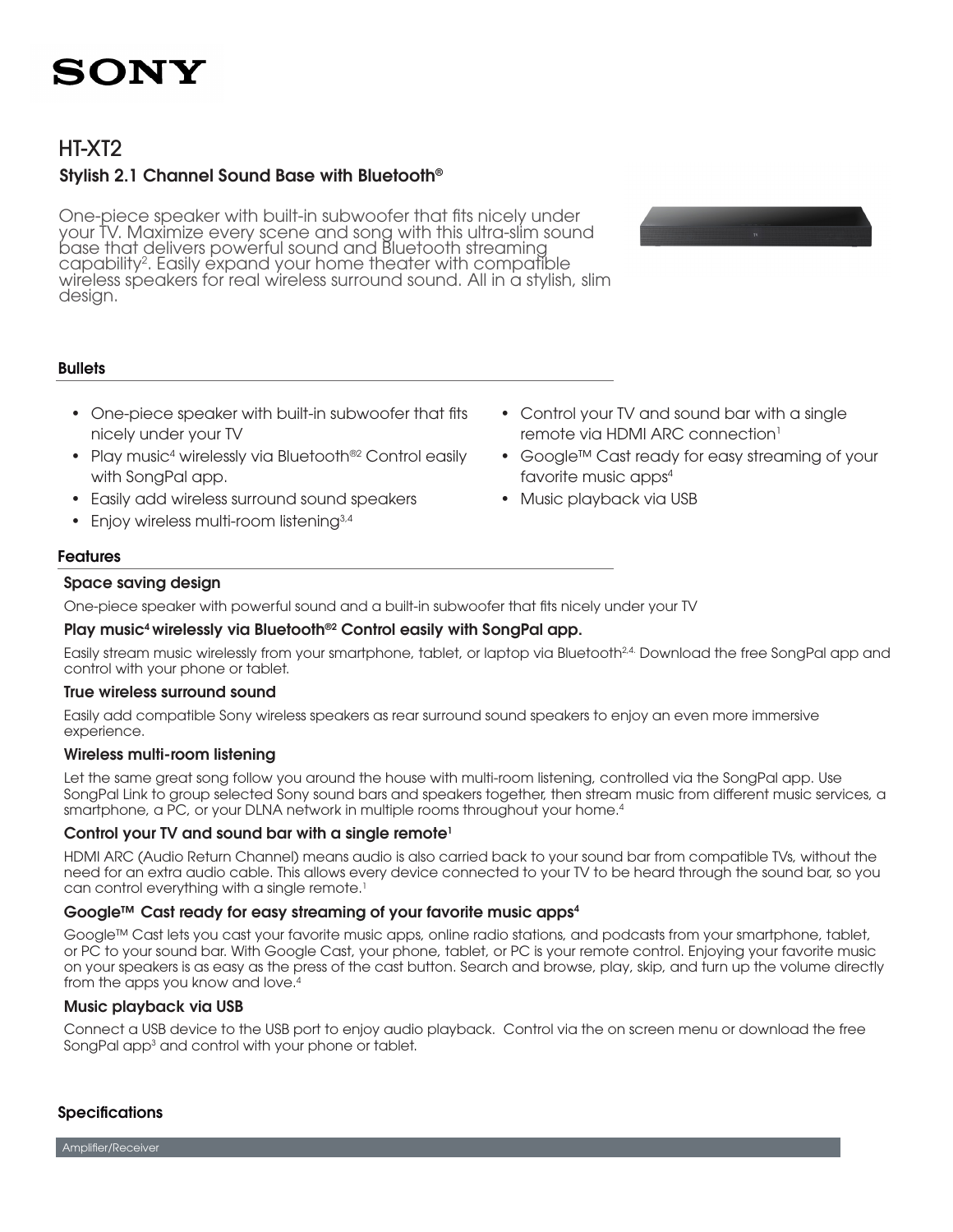| <b>Amplifier Features</b> | <b>DSEE</b>                                                      | Yes                              |
|---------------------------|------------------------------------------------------------------|----------------------------------|
|                           | Night Mode                                                       | Yes                              |
|                           | Number of amp. channels                                          | 2.1Ch                            |
|                           | S-Force PRO Front Surround                                       | Yes                              |
|                           | <b>Speaker Level Control</b>                                     | SW Vol (0-12)                    |
|                           | <b>Type</b>                                                      | S-master                         |
|                           | Voice Up                                                         | Yes                              |
|                           | AAC (.aac, .mka)                                                 | Yes                              |
|                           | AAC (.m4a)                                                       | Yes                              |
|                           | AIFF (.aiff, .aif)                                               | Yes                              |
|                           | ALAC (.m4a, .mov)                                                | Yes                              |
|                           | Dolby Digital (.ac3, .mka)                                       | Yes                              |
|                           | DSD-DSDIFF/DSF (.dsf, .dff) *For DSDIFF,<br>DST is not supported | Yes                              |
|                           | DTS (.wav)                                                       | Yes                              |
|                           | <b>FLAC</b>                                                      | Yes                              |
|                           | HEAAC v.1/v.2/level2                                             | Yes                              |
| Audio Format              | LPCM (.mka)                                                      | Yes                              |
|                           | LPCM (.wav)                                                      | Yes                              |
|                           | MP3 (.mka)                                                       | Yes                              |
|                           | MP3 (.mp3)                                                       | Yes                              |
|                           | MP3 ID3 Tag unicode support                                      | Yes                              |
|                           | MP3 ID3 Tag V1.1 Support                                         | Yes                              |
|                           | MP3 ID3 Tag V2.0 Support with Text Info<br>Only                  | Yes                              |
|                           | MPEG-2 Audio                                                     | Yes                              |
|                           | WMA9 Standard (.wma)                                             | Yes                              |
|                           | <b>WMA Tags</b>                                                  | Yes                              |
|                           | Front (Reference)                                                | 35W (per channel at 4ohms, 1KHz) |
| <b>Audio Power Output</b> | Power Output (Total)                                             | 170W                             |
|                           | Subwoofer (Reference)                                            | 100W (at 5ohms, 100Hz)           |
|                           | Dolby Digital/DTS                                                | Yes (Dolby Digital)              |
|                           | Dolby Dual Mono                                                  | Yes                              |
| Decoding Format(s)        | <b>DSD</b>                                                       | Yes (USB)                        |
|                           | LPCM (2CH/5.1CH/7.1CH) thru HDMI                                 | Yes $(2CH)$                      |
| Function                  | Bluetooth                                                        | Yes                              |
|                           | Screen mirroring                                                 | Yes                              |
|                           | TV                                                               | Yes(OPT/HDMI ARC)                |
|                           | <b>USB</b>                                                       | Yes                              |
|                           | Auto Standby                                                     | Yes                              |
|                           | <b>Hotel Mode</b>                                                | Yes                              |
| <b>General Features</b>   | <b>Input Selector</b>                                            | Yes                              |
|                           | Muting                                                           | Yes                              |
|                           | Power Consumption                                                | 40W                              |
|                           | Remote Control                                                   | Yes                              |
| HDMI™                     | BRAVIA® SYNC™ (CEC Control)                                      | Yes                              |
|                           | <b>Home Theatre Control</b>                                      | Yes                              |
|                           | Scene Select Sync                                                | Yes                              |
|                           |                                                                  |                                  |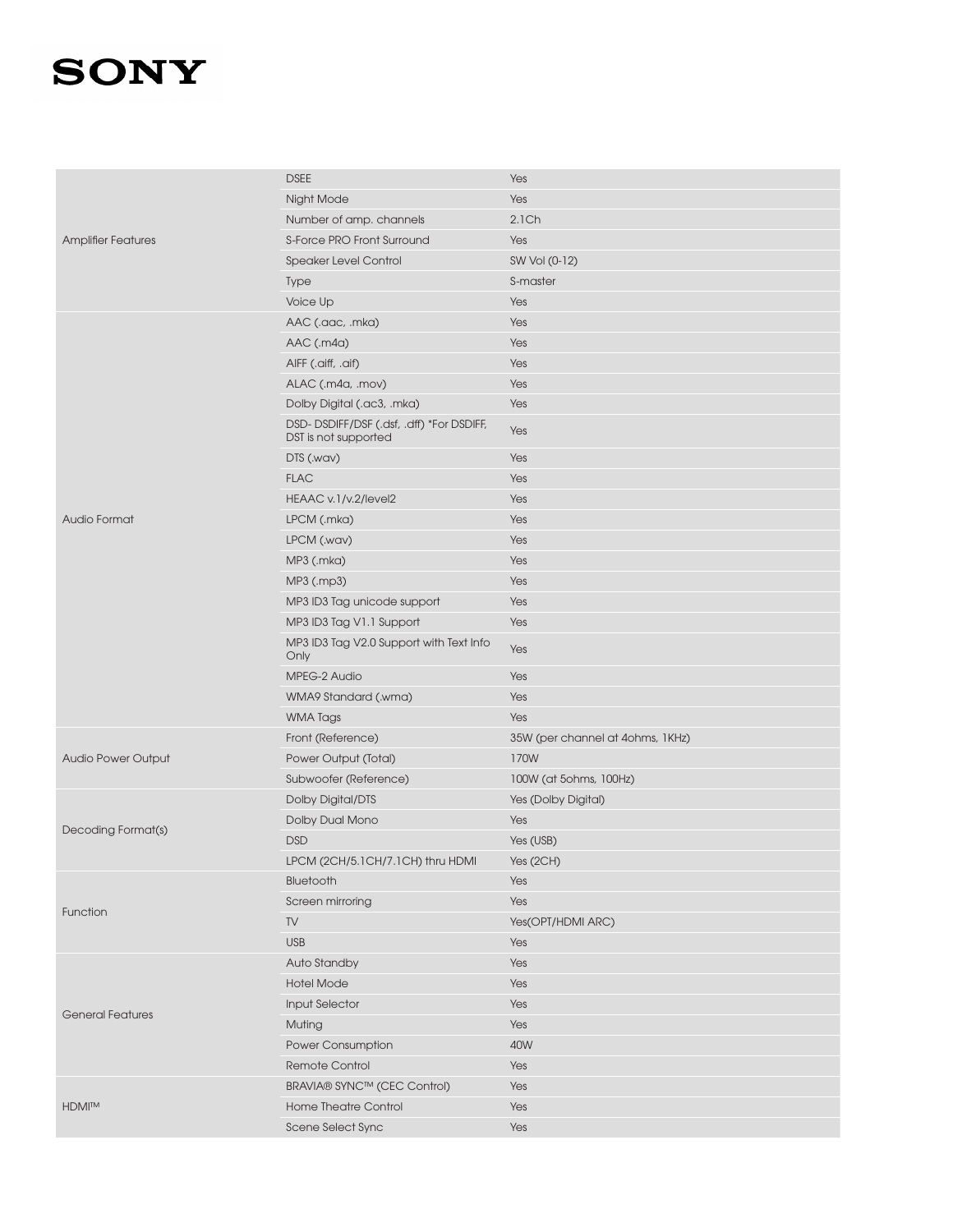|                            | <b>Bluetooth Reception</b>                          | Yes                          |
|----------------------------|-----------------------------------------------------|------------------------------|
| Inputs and Outputs         | <b>Bluetooth Transmission</b>                       | Yes                          |
|                            | Ethernet                                            | 1                            |
|                            | HDMI In/Out: (Front input)                          | Yes(0/1)                     |
|                            | Opt. In/Out/TV(CEC): incl Front input<br>& TV (CEC) | Yes(0/1)                     |
|                            | <b>USB</b>                                          | Yes                          |
| <b>Network Features</b>    | <b>Direct Ethernet Update</b>                       | Yes                          |
|                            | GoogleCast                                          | Yes                          |
|                            | Meta Server                                         | Yes                          |
|                            | Multi-room function                                 | Yes                          |
|                            | PlayAnywhere                                        | Yes                          |
|                            | Spotify Connect                                     | Yes                          |
|                            | Wake-up on LAN                                      | Yes                          |
|                            | BMP (.bmp)                                          | Yes                          |
|                            | GIF (.gif)                                          | Yes                          |
| Photo Format               | JPEG (.jpg, .jpeg)                                  | Yes                          |
|                            | PNG (.png)                                          | Yes                          |
| <b>Video Features</b>      | A/V SYNC                                            | Yes                          |
|                            | Miracast                                            | Yes                          |
| Wi-fi                      | Wi-Fi Built in                                      | Yes                          |
|                            | <b>Contents Throw</b>                               | Yes                          |
|                            | DMP (Dgital Media Player)                           | Yes                          |
| v/Home Share (DLNA)        | DMR (Dgital Media Renderer)                         | Yes                          |
|                            | <b>Information Server</b>                           | Yes(Audio)                   |
|                            |                                                     |                              |
| Audio Feature              |                                                     |                              |
|                            | Clearaudio+                                         | Yes                          |
|                            | <b>GAME</b>                                         | Yes                          |
|                            | Movie                                               | Yes                          |
| Sound mode                 | <b>Music</b>                                        | Yes                          |
|                            | <b>SPORTS</b>                                       | Yes                          |
|                            | Standard                                            | Yes                          |
| Tuner                      | AV Sync                                             | Yes (0-300msec, 25msec/step) |
| <b>Convenient Features</b> |                                                     |                              |
|                            | Auto Power Off (Auto Stand-by)                      | Yes                          |
|                            | <b>Bit Rate Indicator</b>                           | Yes                          |
|                            | Dimmer                                              | Yes                          |
|                            | Easy Setup (Quick Setup)                            | Yes                          |
|                            | <b>External Input Skip</b>                          | Yes                          |
|                            | <b>LED Indicator</b>                                | Yes (BT)                     |
|                            | PhotoTV HD                                          | Yes                          |
|                            | <b>Touch Sensor</b>                                 | Yes                          |
|                            | TV system Default Setting                           | 60Hz (refer to version)      |
|                            | Network                                             | Yes                          |
| <b>FW Update</b>           | <b>USB</b>                                          | Yes                          |
|                            | Audio Return Channel                                | Yes                          |
| <b>HDMI</b> Features       | Audio Widget                                        | Yes                          |
|                            | <b>BRAVIA Sync</b>                                  | Yes                          |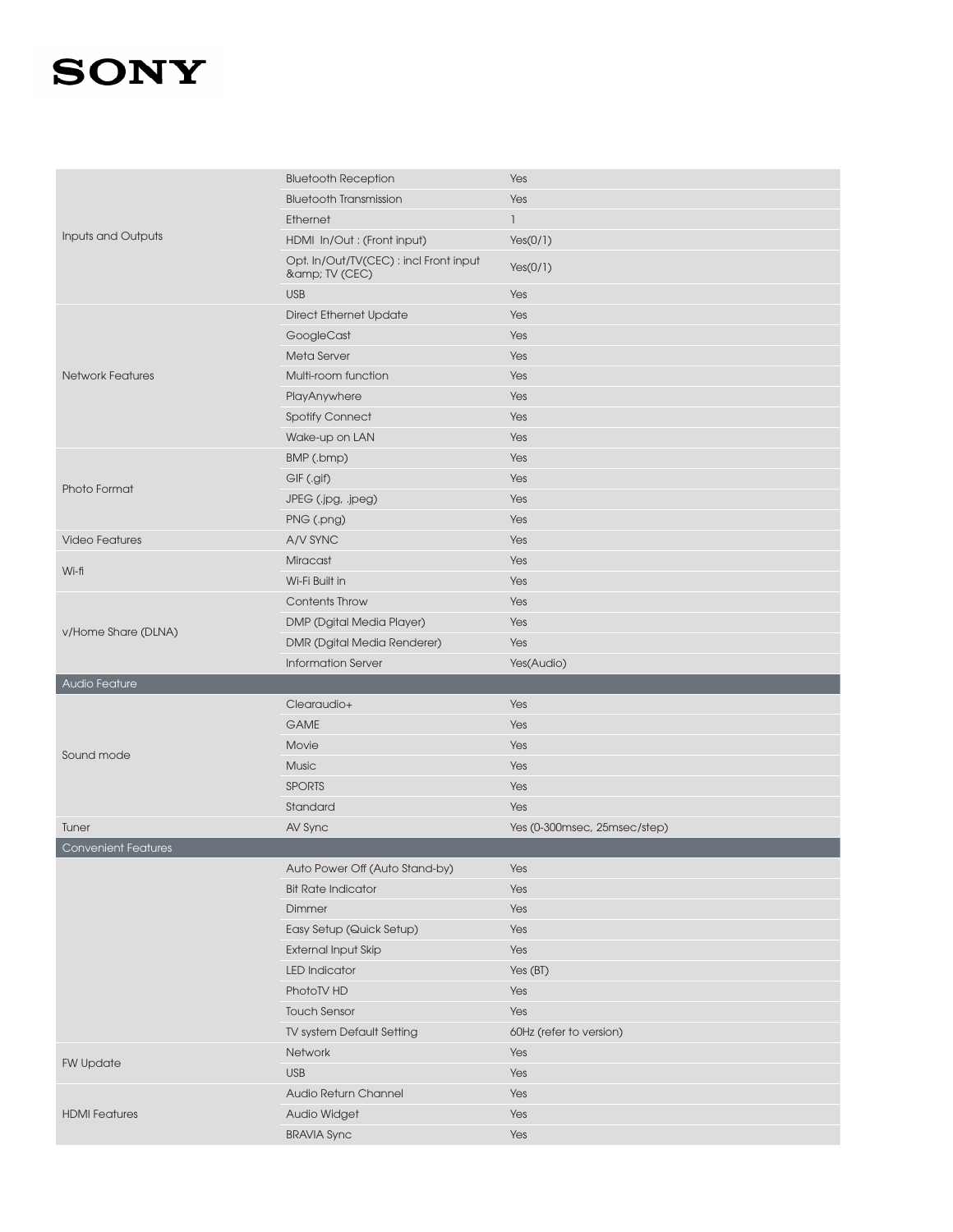|                                    | English (US) or English (GB)     | Yes                       |
|------------------------------------|----------------------------------|---------------------------|
| OSD language                       | French or French (CA)            | Yes                       |
|                                    | Portuguese or Portuguese (LA)    | Yes                       |
|                                    | Spanish or Spanish (LA)          | Yes                       |
| <b>Parental Control</b>            | Child Lock                       | Yes                       |
|                                    | <b>Built in Demo</b>             | Yes                       |
| Shop Front Mode                    | DEMO mode                        | Yes                       |
|                                    | USB playback demo                | Yes                       |
|                                    | Slide Show without Music         | Yes                       |
| Slide Show with Music              | <b>USB</b>                       | Yes                       |
| <b>Front Speaker</b>               |                                  |                           |
|                                    | Enclosure Type                   | Acoustic suspension       |
|                                    | <b>Front Grille Material</b>     | Punching metal            |
|                                    | Front Grille Type                | <b>Fixed</b>              |
| <b>General Features</b>            | Speaker System                   | 2-way                     |
|                                    | Speaker Type                     | <b>Base</b>               |
|                                    | Tweeter unit                     | 20mm Blanced dome type    |
|                                    | Woofer unit                      | 40mm x 100mm cone type    |
| General                            |                                  |                           |
|                                    | <b>Front Speaker</b>             | Yes                       |
| Component                          | Subwoofer                        | Yes(Built-in)             |
| Main Unit                          | Color                            | <b>Black</b>              |
| Playback features                  |                                  |                           |
|                                    | <b>Repeat All</b>                | Yes (USB)                 |
|                                    | <b>Repeat Title</b>              | Yes (USB)                 |
| Playback Control                   | <b>Repeat Track</b>              | Yes (USB)                 |
|                                    | Resume - Stop                    | Yes (USB)                 |
|                                    | Shuffle                          | Yes (USB)                 |
| Subwoofer                          |                                  |                           |
|                                    | <b>Cabinet Material</b>          | Wood                      |
|                                    | Speaker System                   | 1-way 1-drivers           |
| <b>General Features</b>            | Speaker Type                     | <b>Built-in Subwoofer</b> |
|                                    | Woofer unit                      | 120mm                     |
| <b>Supported Media</b>             |                                  |                           |
|                                    | External HDD (Read, Copy/Move)   | Yes(Yes/Yes/Yes)          |
|                                    | File System (FAT32, NTFS, exFAT) | Yes (Yes/Yes/Yes)         |
|                                    | <b>USB Memory</b>                | Yes                       |
| Wireless Connection                |                                  |                           |
|                                    | A2DP(SINK)                       | Yes                       |
|                                    | A2DP(SOURCE)                     | Yes                       |
| Bluetooth                          | AAC                              | Yes                       |
|                                    | <b>AVRCP</b>                     | Yes                       |
|                                    | LDAC                             | Yes                       |
| Wireless Rear Speaker connectivity | PAS as rear speaker              | Yes                       |
| Accessories                        |                                  |                           |